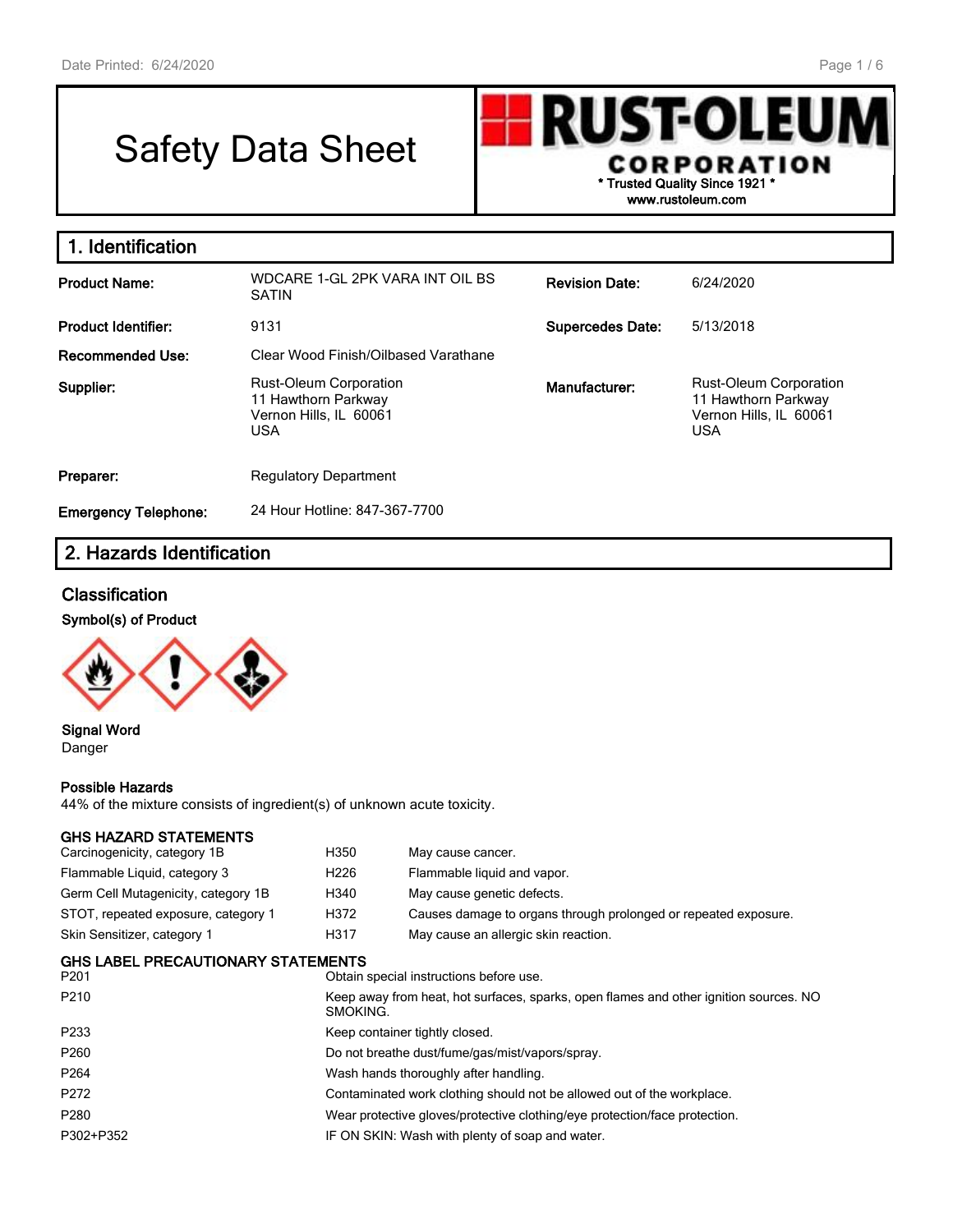Date Printed: 6/24/2020

| P303+P361+P353                          | IF ON SKIN (or hair): Take off immediately all contaminated clothing. Rinse skin with water/<br>shower. |
|-----------------------------------------|---------------------------------------------------------------------------------------------------------|
| P308+P313                               | IF exposed or concerned: Get medical advice/attention.                                                  |
| P314                                    | Get medical advice/attention if you feel unwell.                                                        |
| P321                                    | For specific treatment see label.                                                                       |
| P333+P313                               | If skin irritation or rash occurs: Get medical advice/attention.                                        |
| P370+P378                               | In case of fire: Use alcohol film forming foam, carbon dioxide, dry chemical, dry sand to extinguish.   |
| P403+P235                               | Store in a well-ventilated place. Keep cool.                                                            |
| P405                                    | Store locked up.                                                                                        |
| P501                                    | Dispose of contents/container in accordance with local, regional and national regulations.              |
| <b>GHS SDS PRECAUTIONARY STATEMENTS</b> |                                                                                                         |
| P240                                    | Ground/bond container and receiving equipment.                                                          |
| P241                                    | Use explosion-proof electrical/ventilating/lighting/equipment.                                          |
| P242                                    | Use only non-sparking tools.                                                                            |
| P243                                    | Take precautionary measures against static discharge.                                                   |
| P270                                    | Do not eat, drink or smoke when using this product.                                                     |
| P363                                    | Wash contaminated clothing before reuse.                                                                |

## **3. Composition / Information on Ingredients**

#### **HAZARDOUS SUBSTANCES**

| <b>Chemical Name</b>                       | CAS-No.       | <u>Wt.%</u><br>Range | <b>GHS Symbols</b>    | <b>GHS Statements</b>         |
|--------------------------------------------|---------------|----------------------|-----------------------|-------------------------------|
| <b>Mineral Spirits</b>                     | 64742-88-7    | $25 - 50$            | GHS08                 | H304-372                      |
| Naphtha, Petroleum, Hydrotreated Light     | 64742-49-0    | $2.5 - 10$           | GHS08                 | H304-340-350                  |
| Xylenes (o-, m-, p- Isomers)               | 1330-20-7     | $1.0 - 2.5$          | GHS02-GHS07           | H <sub>226</sub> -315-319-332 |
| Solvent Naphtha, Light Aromatic            | 64742-95-6    | $0.1 - 1.0$          | GHS07-GHS08           | H304-332-340-350              |
| n-Nonane                                   | 111-84-2      | $0.1 - 1.0$          | GHS07                 | H332                          |
| Ethylbenzene                               | 100-41-4      | $0.1 - 1.0$          | GHS02-GHS07-<br>GHS08 | H225-304-332-351-373          |
| <b>Stoddard Solvent</b>                    | 8052-41-3     | $0.1 - 1.0$          | GHS08                 | H304-372                      |
| Methyl Ethyl Ketoxime                      | $96 - 29 - 7$ | $0.1 - 1.0$          | GHS05-GHS06           | H302-312-317-318-331          |
| Petroleum Naphtha, Hydrodesulfurized Heavy | 64742-82-1    | $0.1 - 1.0$          | GHS08                 | H304-340-350-372              |
| Cobalt 2-Ethylhexanoate                    | 136-52-7      | $0.1 - 1.0$          | Not Available         | Not Available                 |

## **4. First-Aid Measures**

**FIRST AID - EYE CONTACT:** Immediately flush eyes with plenty of water for at least 15 minutes holding eyelids open. Get medical attention. Do NOT allow rubbing of eyes or keeping eyes closed.

**FIRST AID - SKIN CONTACT:** Wash skin with soap and water. Remove contaminated clothing. Get medical attention if irritation develops or persists.

**FIRST AID - INHALATION:** Remove to fresh air. If not breathing, give artificial respiration. If breathing is difficult, give oxygen. Get immediate medical attention. Do NOT use mouth-to-mouth resuscitation. If you experience difficulty in breathing, leave the area to obtain fresh air. If continued difficulty is experienced, get medical assistance immediately.

**FIRST AID - INGESTION:** Aspiration hazard: Do not induce vomiting or give anything by mouth because this material can enter the lungs and cause severe lung damage. Get immediate medical attention. If swallowed, get medical attention.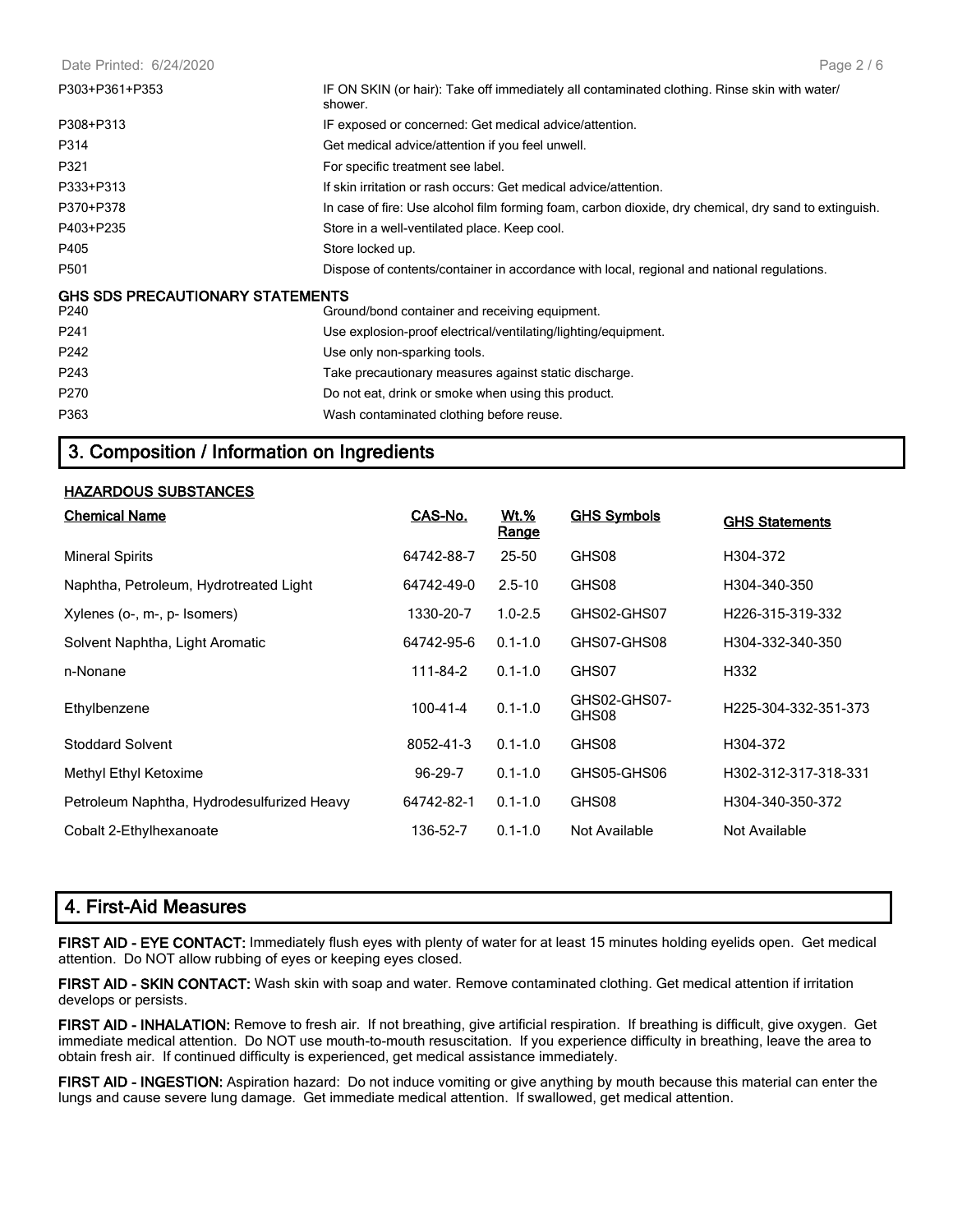## **5. Fire-Fighting Measures**

**EXTINGUISHING MEDIA:** Alcohol Film Forming Foam, Carbon Dioxide, Dry Chemical, Dry Sand, Water Fog

**UNUSUAL FIRE AND EXPLOSION HAZARDS:** Closed containers may explode when exposed to extreme heat due to buildup of steam. Keep containers tightly closed. Combustible liquid and vapor. No unusual fire or explosion hazards noted.

**SPECIAL FIREFIGHTING PROCEDURES:** Water may be used to cool closed containers to prevent pressure buildup and possible autoignition or explosion. Evacuate area and fight fire from a safe distance. Use water spray to keep fire-exposed containers cool. Containers may explode when heated.

**Special Fire and Explosion Hazard (Combustible Dust):** No Information

### **6. Accidental Release Measures**

**STEPS TO BE TAKEN IF MATERIAL IS RELEASED OR SPILLED:** Contain spilled liquid with sand or earth. DO NOT use combustible materials such as sawdust. Remove all sources of ignition, ventilate area and remove with inert absorbent and nonsparking tools. Dispose of according to local, state (provincial) and federal regulations. Do not incinerate closed containers.

## **7. Handling and Storage**

**HANDLING:** Wash thoroughly after handling. Wash hands before eating. Remove contaminated clothing and launder before reuse. Use only with adequate ventilation. Follow all SDS and label precautions even after container is emptied because it may retain product residues. Avoid breathing fumes, vapors, or mist. Avoid contact with eyes, skin and clothing. Avoid contact with eyes. **STORAGE:** Store in a dry, well ventilated place. Keep container tightly closed when not in use. Keep containers tightly closed. Isolate from heat, electrical equipment, sparks and open flame. Keep away from heat, sparks, flame and sources of ignition. Keep container closed when not in use. Avoid excess heat.

**Advice on Safe Handling of Combustible Dust:** No Information

| <b>Chemical Name</b>                                 | CAS-No.    | Weight %<br>Less Than | <b>ACGIHTLV-</b><br>TWA | <b>ACGIH TLV-</b><br><b>STEL</b> | <b>OSHA PEL-TWA</b> | <b>OSHA PEL-</b><br><b>CEILING</b> |
|------------------------------------------------------|------------|-----------------------|-------------------------|----------------------------------|---------------------|------------------------------------|
| <b>Mineral Spirits</b>                               | 64742-88-7 | 40.0                  | N.E.                    | N.E.                             | N.E.                | N.E.                               |
| Naphtha, Petroleum,<br><b>Hydrotreated Light</b>     | 64742-49-0 | 10.0                  | N.E.                    | N.E.                             | N.E.                | N.E.                               |
| Xylenes (o-, m-, p- Isomers)                         | 1330-20-7  | 5.0                   | $100$ ppm               | 150 ppm                          | $100$ ppm           | N.E.                               |
| Solvent Naphtha, Light Aromatic                      | 64742-95-6 | 1.0                   | N.E.                    | N.E.                             | N.E.                | N.E.                               |
| n-Nonane                                             | 111-84-2   | 1.0                   | $200$ ppm               | N.E.                             | N.E.                | N.E.                               |
| Ethylbenzene                                         | 100-41-4   | 1.0                   | 20 ppm                  | N.E.                             | $100$ ppm           | N.E.                               |
| <b>Stoddard Solvent</b>                              | 8052-41-3  | 1.0                   | $100$ ppm               | N.E.                             | 500 ppm             | N.E.                               |
| Methyl Ethyl Ketoxime                                | 96-29-7    | 1.0                   | 10 ppm                  | N.E.                             | N.E.                | N.E.                               |
| Petroleum Naphtha,<br><b>Hydrodesulfurized Heavy</b> | 64742-82-1 | 1.0                   | N.E.                    | N.E.                             | N.E.                | N.E.                               |
| Cobalt 2-Ethylhexanoate                              | 136-52-7   | 1.0                   | N.E.                    | N.E.                             | N.E.                | N.E.                               |

## **8. Exposure Controls / Personal Protection**

#### **PERSONAL PROTECTION**

**ENGINEERING CONTROLS:** Use process enclosures, local exhaust ventilation, or other engineering controls to control airborne levels below recommended exposure limits. Prevent build-up of vapors by opening all doors and windows to achieve crossventilation.

**RESPIRATORY PROTECTION:** A respiratory protection program that meets OSHA 1910.134 and ANSI Z88.2 requirements must be followed whenever workplace conditions warrant a respirator's use. A NIOSH/MSHA approved air purifying respirator with an organic vapor cartridge or canister may be permissible under certain circumstances where airborne concentrations are expected to exceed exposure limits.

Protection provided by air purifying respirators is limited. Use a positive pressure air supplied respirator if there is any potential for an uncontrolled release, exposure levels are not known, or in any other circumstances where air purifying respirators may not provide adequate protection.

**SKIN PROTECTION:** Use impervious gloves to prevent skin contact and absorption of this material through the skin.

**EYE PROTECTION:** Use safety eyewear designed to protect against splash of liquids.

**OTHER PROTECTIVE EQUIPMENT:** Refer to safety supervisor or industrial hygienist for further guidance regarding types of personal protective equipment and their applications. Refer to safety supervisor or industrial hygienist for further information regarding personal protective equipment and its application.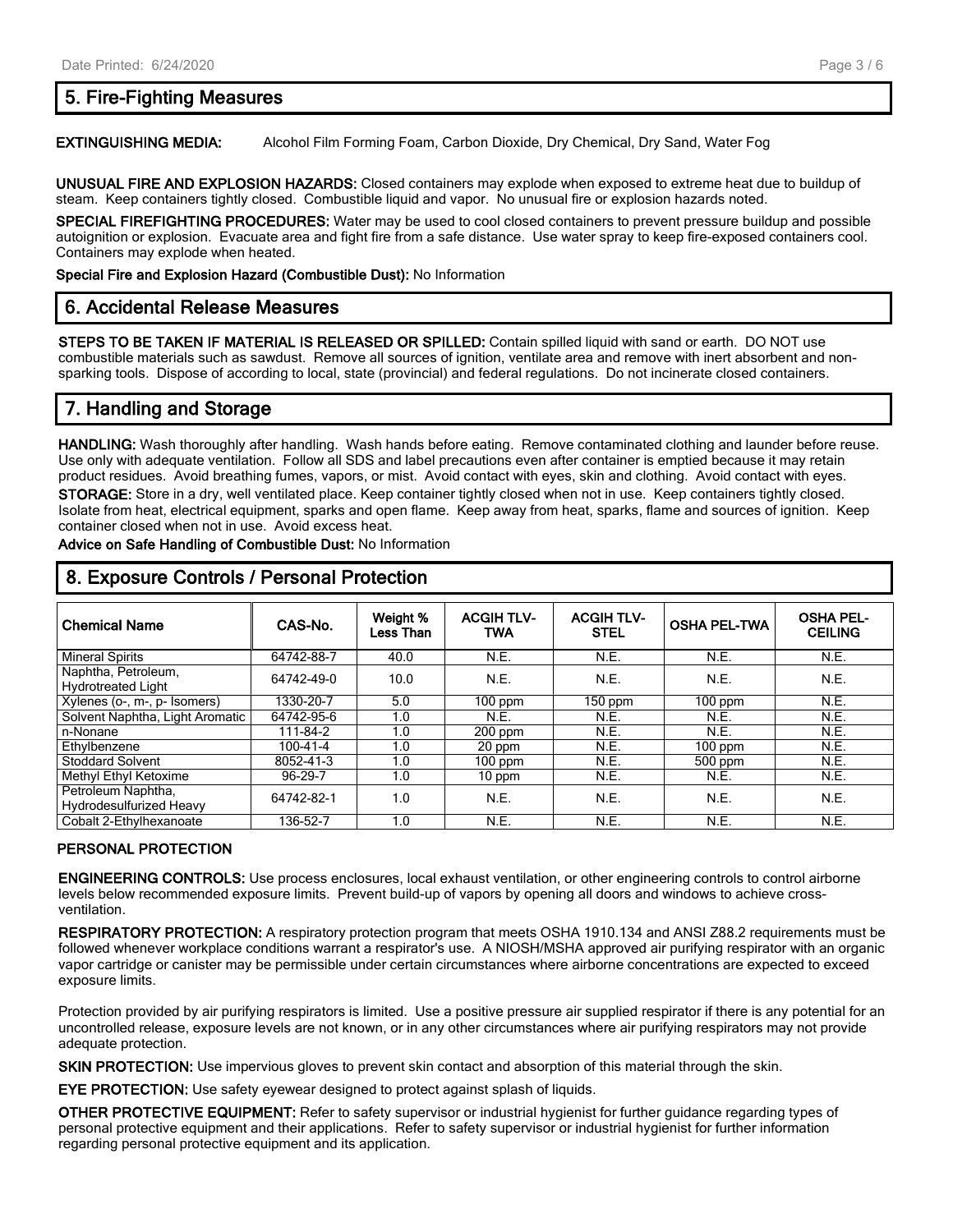**HYGIENIC PRACTICES:** Wash thoroughly with soap and water before eating, drinking or smoking. Remove contaminated clothing immediately and launder before reuse.

**Engineering Measures for Combustible Dust:** No Information

## **9. Physical and Chemical Properties**

| Appearance:                 | Liguid                     | <b>Physical State:</b>            | Liguid      |
|-----------------------------|----------------------------|-----------------------------------|-------------|
| Odor:                       | Solvent Like               | <b>Odor Threshold:</b>            | N.E.        |
| <b>Specific Gravity:</b>    | 0.908                      | pH:                               | N.A.        |
| Freeze Point, °C:           | N.D.                       | <b>Viscosity:</b>                 | N.D.        |
| <b>Solubility in Water:</b> | None                       | Partition Coefficient, n-octanol/ |             |
| Decompostion Temp., °C:     | N.D.                       | water:                            | N.D.        |
| Boiling Range, °C:          | 136 - 537                  | <b>Explosive Limits, vol%:</b>    | $1.0 - 7.0$ |
| <b>Flammability:</b>        | <b>Supports Combustion</b> | Flash Point, °C:                  | 41          |
| <b>Evaporation Rate:</b>    | Slower than Ether          | Auto-ignition Temp., °C:          | N.D.        |
| <b>Vapor Density:</b>       | Heavier than Air           | <b>Vapor Pressure:</b>            | N.D.        |
|                             |                            |                                   |             |

(See "Other information" Section for abbreviation legend)

## **10. Stability and Reactivity**

**Conditions to Avoid:** Avoid all possible sources of ignition.

**Incompatibility:** Incompatible with strong oxidizing agents, strong acids and strong alkalies.

**Hazardous Decomposition:** By open flame, carbon monoxide and carbon dioxide. When heated to decomposition, it emits acrid smoke and irritating fumes. Contains solvents which may form carbon monoxide, carbon dioxide, and formaldehyde.

**Hazardous Polymerization:** Will not occur under normal conditions.

**Stability:** This product is stable under normal storage conditions.

## **11. Toxicological Information**

**EFFECTS OF OVEREXPOSURE - EYE CONTACT:** Causes eye irritation. Substance causes moderate eye irritation.

**EFFECTS OF OVEREXPOSURE - SKIN CONTACT:** Substance may cause slight skin irritation. May cause skin irritation.

**EFFECTS OF OVEREXPOSURE - INHALATION:** Harmful if inhaled. High gas, vapor, mist or dust concentrations may be harmful if inhaled. Avoid breathing fumes, spray, vapors, or mist. May cause headaches and dizziness. High vapor concentrations are irritating to the eyes, nose, throat and lungs. Prolonged or excessive inhalation may cause respiratory tract irritation.

**EFFECTS OF OVEREXPOSURE - INGESTION:** Irritating to the nose, throat and respiratory tract. Harmful if swallowed. Aspiration hazard if swallowed; can enter lungs and cause damage.

**EFFECTS OF OVEREXPOSURE - CHRONIC HAZARDS:** Reports have associated repeated and prolonged occupational overexposure to solvents with permanent brain and nervous system damage. Overexposure to xylene in laboratory animals has been associated with liver abnormalities, kidney, lung, spleen, eye and blood damage as well as reproductive disorders. Effects in humans, due to chronic overexposure, have included liver, cardiac abnormalities and nervous system damage. IARC lists Ethylbenzene as a possible human carcinogen (group 2B). May cause genetic defects.

**PRIMARY ROUTE(S) OF ENTRY:** Eye Contact, Ingestion, Inhalation, Skin Absorption, Skin Contact

#### **ACUTE TOXICITY VALUES The acute effects of this product have not been tested. Data on individual components are tabulated below:**

| <b>Chemical Name</b>                       | Oral LD50                              | Dermal LD50        | Vapor LC50       |
|--------------------------------------------|----------------------------------------|--------------------|------------------|
| <b>Mineral Spirits</b>                     | >19789 mg/kg Rat                       | >3000 mg/kg Rabbit | 4951 mg/L Rat    |
|                                            | >5000 mg/kg Rat                        | >3160 mg/kg Rabbit | >4951 mg/L Rat   |
| Xylenes (o-, m-, p- Isomers)               | 3500 mg/kg Rat                         | >4350 mg/kg Rabbit | 29.08 mg/L Rat   |
| Solvent Naphtha, Light Aromatic            | 8400 mg/kg Rat                         | >2000 mg/kg Rabbit | N.F.             |
| Ethylbenzene                               | 3500 mg/kg Rat                         | 15400 mg/kg Rabbit | 17.4 mg/L Rat    |
| Methyl Ethyl Ketoxime                      | 930 mg/kg Rat                          | 1100 mg/kg Rabbit  | $>4.83$ mg/L Rat |
| Petroleum Naphtha, Hydrodesulfurized Heavy | >5000 mg/kg Rat                        | >3160 mg/kg Rabbit | N.E.             |
| Cobalt 2-Ethylhexanoate                    | N.E.                                   | >5000 mg/kg Rabbit | N.E.             |
|                                            | Naphtha, Petroleum, Hydrotreated Light |                    |                  |

N.E. - Not Established

## **12. Ecological Information**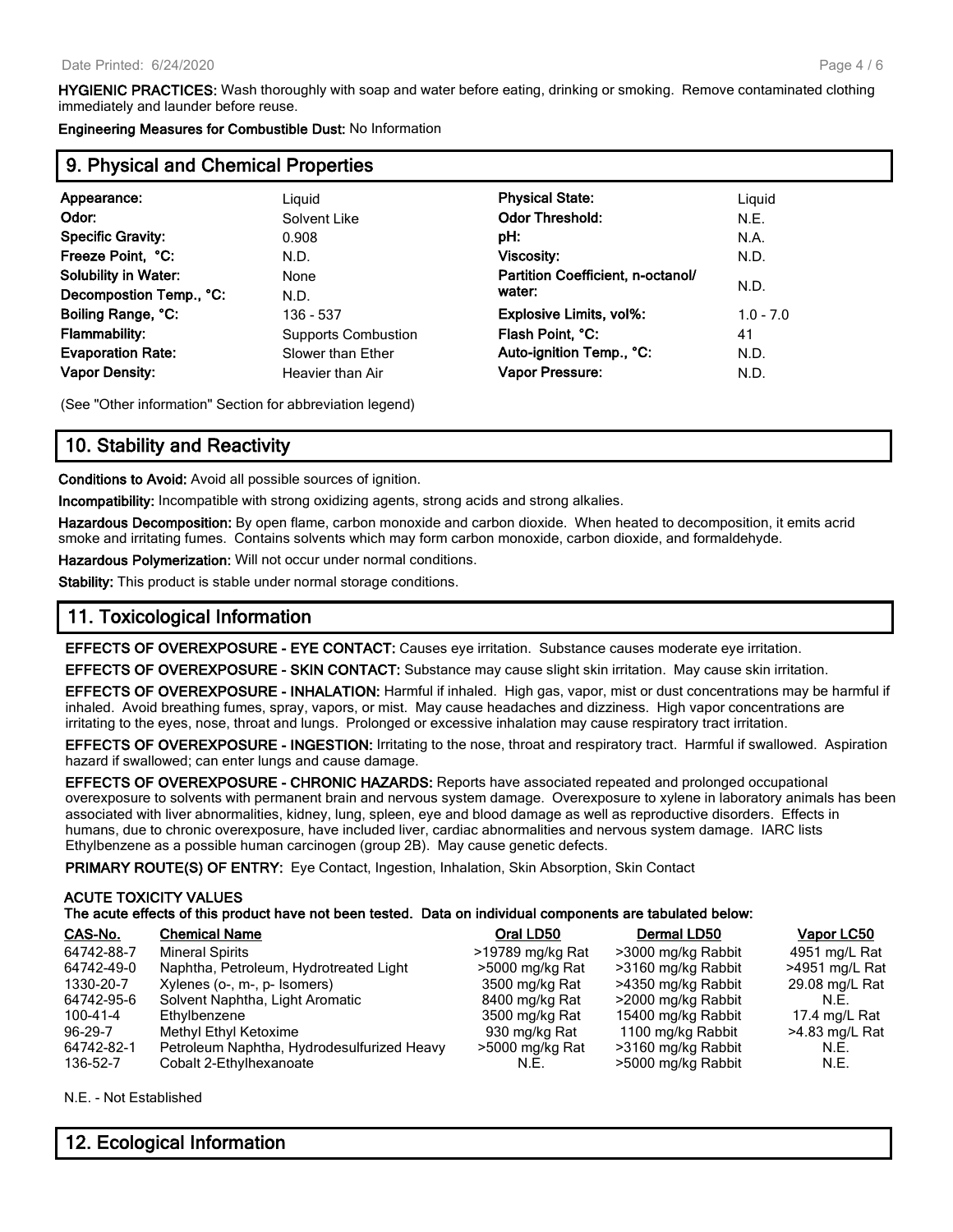#### **ECOLOGICAL INFORMATION:** Product is a mixture of listed components. Product is a mixture of listed components.

### **13. Disposal Information**

**DISPOSAL INFORMATION:** Do not incinerate closed containers. Dispose of material in accordance to local, state, and federal regulations and ordinances.

#### **14. Transport Information**

|                              | Domestic (USDOT) | International (IMDG) | Air (IATA)  | <b>TDG (Canada)</b> |
|------------------------------|------------------|----------------------|-------------|---------------------|
| <b>UN Number:</b>            | N.A.             | 1263                 | 1263        | N.A.                |
|                              |                  |                      |             |                     |
| <b>Proper Shipping Name:</b> | Not Regulated    | Paint                | Paint       | Not Regulated       |
|                              |                  |                      |             |                     |
|                              |                  |                      |             |                     |
| <b>Hazard Class:</b>         | N.A.             | 3                    | 3           | N.A.                |
| <b>Packing Group:</b>        | N.A.             | III                  | III         | N.A.                |
| <b>Limited Quantity:</b>     | No               | Yes, >5L No          | Yes, >5L No | No.                 |

### **15. Regulatory Information**

## **U.S. Federal Regulations:**

#### **CERCLA - SARA Hazard Category**

This product has been reviewed according to the EPA 'Hazard Categories' promulgated under Sections 311 and 312 of the Superfund Amendment and Reauthorization Act of 1986 (SARA Title III) and is considered, under applicable definitions, to meet the following categories:

Flammable (gases, aerosols, liquids, or solids), Carcinogenicity, Respiratory or Skin Sensitization, Specific target organ toxicity (single or repeated exposure), Germ cell mutagenicity

#### **Sara Section 313:**

This product contains the following substances subject to the reporting requirements of Section 313 of Title III of the Superfund Amendment and Reauthorization Act of 1986 and 40 CFR part 372:

| <b>Chemical Name</b>         | CAS-No.        |
|------------------------------|----------------|
| Xylenes (o-, m-, p- Isomers) | 1330-20-7      |
| Ethylbenzene                 | $100 - 41 - 4$ |
| Cobalt 2-Ethylhexanoate      | 136-52-7       |

#### **Toxic Substances Control Act:**

This product contains the following chemical substances subject to the reporting requirements of TSCA 12(b) if exported from the United States:

#### **Chemical Name CAS-No.**

n-Nonane 111-84-2

## **U.S. State Regulations:**

| <b>California Proposition 65:</b> |  |  |
|-----------------------------------|--|--|
|-----------------------------------|--|--|

**WARNING:** Cancer and Reproductive Harm - www.P65Warnings.ca.gov.